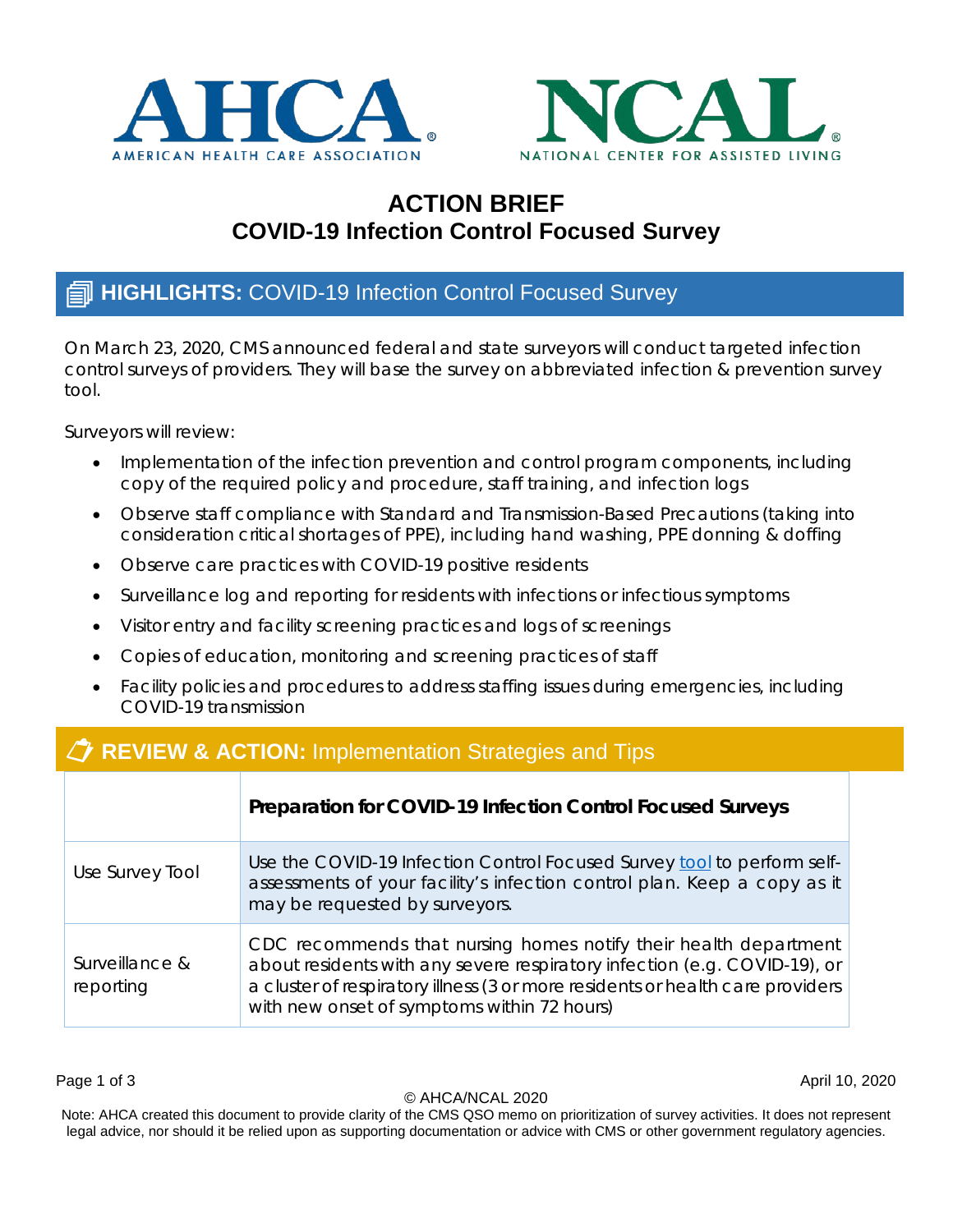| <b>Peer Monitoring</b>                | Use peers to monitor each other for adherence to infection control<br>policies and procedures such as handwashing and<br><b>PPE</b><br>donning/doffing, the two most common reason for citations, including<br>all relevant staff including housekeeping, maintenance, and food<br>service in this process. |
|---------------------------------------|-------------------------------------------------------------------------------------------------------------------------------------------------------------------------------------------------------------------------------------------------------------------------------------------------------------|
| Everyone's at risk<br>of transmission | Every interaction (staff to staff or staff to resident) increases the risk of<br>transmission. Everyone in the organization from clerical and<br>housekeeping staff to nurses and physicians need to follow infection<br>control practices and procedures for the facility.                                 |
| Empowerment                           | Empower residents and any staff to speak up to remind others when they<br>see an incorrect practice such as improper handwashing or improper<br>mask use that could lead to the spread of infection.                                                                                                        |

## **What else can you do to prepare for this new focused survey?**

- □ Reduce the number of people interactions with residents because every interaction is a risk for spread
- □ Conduct self-assessment to evaluate your infection control program using CMS tool
- □ Implement peer monitoring and just-in-time education (e.g. hand hygiene, PPE practices)
- □ Educate all staff to be aware of common infection control deficiencies (e.g. inappropriate hand hygiene practices, inappropriate use of PPE and donning/doffing practices)
- □ Educate all staff on standard and transmission-based precautions and how to use CDC conservation measures for PPE
- □ Observe staff to ensure proper procedures are being used for handwashing, donning and doffing of PPE; consider enlisting residents in this process and including non-nursing staff
- □ Educate residents on basic infection control practices (e.g. cough etiquette, letting staff know when they don't feel 100%, staying in their room, hand hygiene) and source control masks
- □ Communicate with family members about the importance of basic infection control practices
- □ Evaluate your staffing policies and procedures during crisis and make updates as needed

### **TIPS**

- **Use the CMS Infection Control Focused Survey Tool to self-assess before survey is performed in your facility**
- **Incorporate peer-to-peer monitoring of infection control practices**
- **Observe staff practices to verify proper procedures are being performed and provide just in time teaching as needed**
- **Ensure you communicate with all staff about infection control practices and training updates and reminders as needed**

#### © AHCA/NCAL 2020

Page 2 of 3 April 10, 2020

Note: AHCA created this document to provide clarity of the CMS QSO memo on prioritization of survey activities. It does not represent legal advice, nor should it be relied upon as supporting documentation or advice with CMS or other government regulatory agencies.